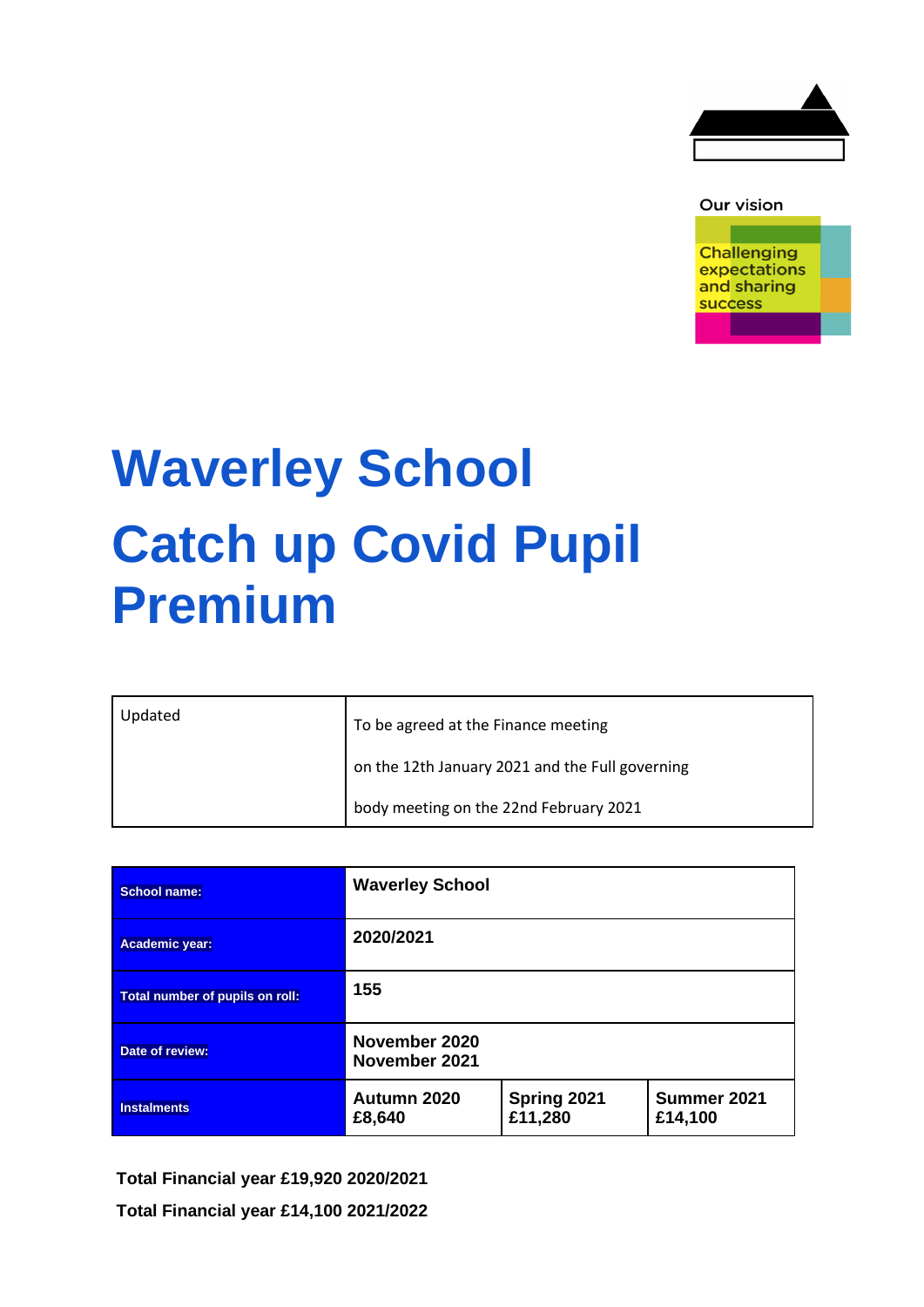**Introduction and Purpose** The purpose of this funding is for Schools to use this funding for specific activities to support their pupils to catch up for lost teaching due to disruption to their education because of coronavirus [https://www.gov.uk/government/publications/catch-up](https://www.gov.uk/government/publications/catch-up-premium-coronavirus-covid-19/catch-up-premium)[premium-coronavirus-covid-19/catch-up-premium](https://www.gov.uk/government/publications/catch-up-premium-coronavirus-covid-19/catch-up-premium)

This is a breakdown for financial year 2020/2021 and 2021/2022. The school continues to fundraise for the school playground and to purchase physio equipment.

## **Teaching and whole-school strategies** support teaching and whole-school concerns

| <b>Action</b>                                                                                                                  | <b>Intended outcome</b>                                                                                                                                                                                                               | <b>Estimated impact</b>                                                                                                                                                             | <b>Cost</b>                       | <b>Staff lead</b> | <b>Comments</b>                      |  |
|--------------------------------------------------------------------------------------------------------------------------------|---------------------------------------------------------------------------------------------------------------------------------------------------------------------------------------------------------------------------------------|-------------------------------------------------------------------------------------------------------------------------------------------------------------------------------------|-----------------------------------|-------------------|--------------------------------------|--|
| <b>Pupil assessment</b><br>and feedback<br>baseline assessment<br>of all pupils following<br><b>first National</b><br>lookdown | following baseline<br>all pupils gas (goal<br>attainment steps)<br>are reviewed and<br>adjusted to ensure<br>that they are<br>challenging and<br>attainable given the<br>amount of school<br>lost during the 1st<br>National lockdown | Teachers and staff<br>supporting pupils will be able<br>to identify key skills lost and<br>create effective plans to<br>ensure they are able to get<br>on track quickly.            | built into<br>existing<br>systems | <b>SLT</b>        | Completed 10th<br>November 2020      |  |
| <b>Transition back to</b><br>school                                                                                            | All pupils who are<br>safe to return to<br>school can attend                                                                                                                                                                          | SLT, health professionals<br>and PHE time to unpick<br>specific requirements for<br>each individual.<br>specific training for fit test<br>PPE and PPE for pupils who<br>require AGP | £2,000                            | <b>SLT</b>        | Training completed, PPE<br>purchased |  |
| Access to<br><b>Technology</b>                                                                                                 | 4X IPADS per class<br>to enable pupils to<br>learn technology<br>skills and develop<br>communication.<br>replace and update<br>smart boards in 6x<br>classroom                                                                        | Pupils have access to<br>equipment which assists<br>their learning                                                                                                                  | £8,000                            | Deniz Oguz        |                                      |  |
| <b>Total spend:</b>                                                                                                            |                                                                                                                                                                                                                                       |                                                                                                                                                                                     | £10,000                           |                   |                                      |  |

**Targeted support** to support individuals or small groups

| <b>Action</b>                                       | Intended outcome                                                                          | <b>Estimated impact</b>                                                  | Cost                 | <b>Staff lead</b> | <b>Comments</b>                                                                                                                                                                                            |
|-----------------------------------------------------|-------------------------------------------------------------------------------------------|--------------------------------------------------------------------------|----------------------|-------------------|------------------------------------------------------------------------------------------------------------------------------------------------------------------------------------------------------------|
| Purchase physio<br>equipment such as an<br>Innowalk | pupils who have<br>missed out on<br>essential therapy<br>have better physical<br>outcomes | access to equipment<br>which is proven to reduce<br>the need for surgery | £25,000<br>Estimated | Gail Weir         | Having reviewed all<br>pupils it is clear the<br>most damaging impact<br>of lockdown was on<br>pupils with physical<br>needs.<br>55% of pupils across<br>main school regressed<br>in their physical skills |
| <b>Total spend:</b>                                 |                                                                                           |                                                                          | £9,000               |                   |                                                                                                                                                                                                            |